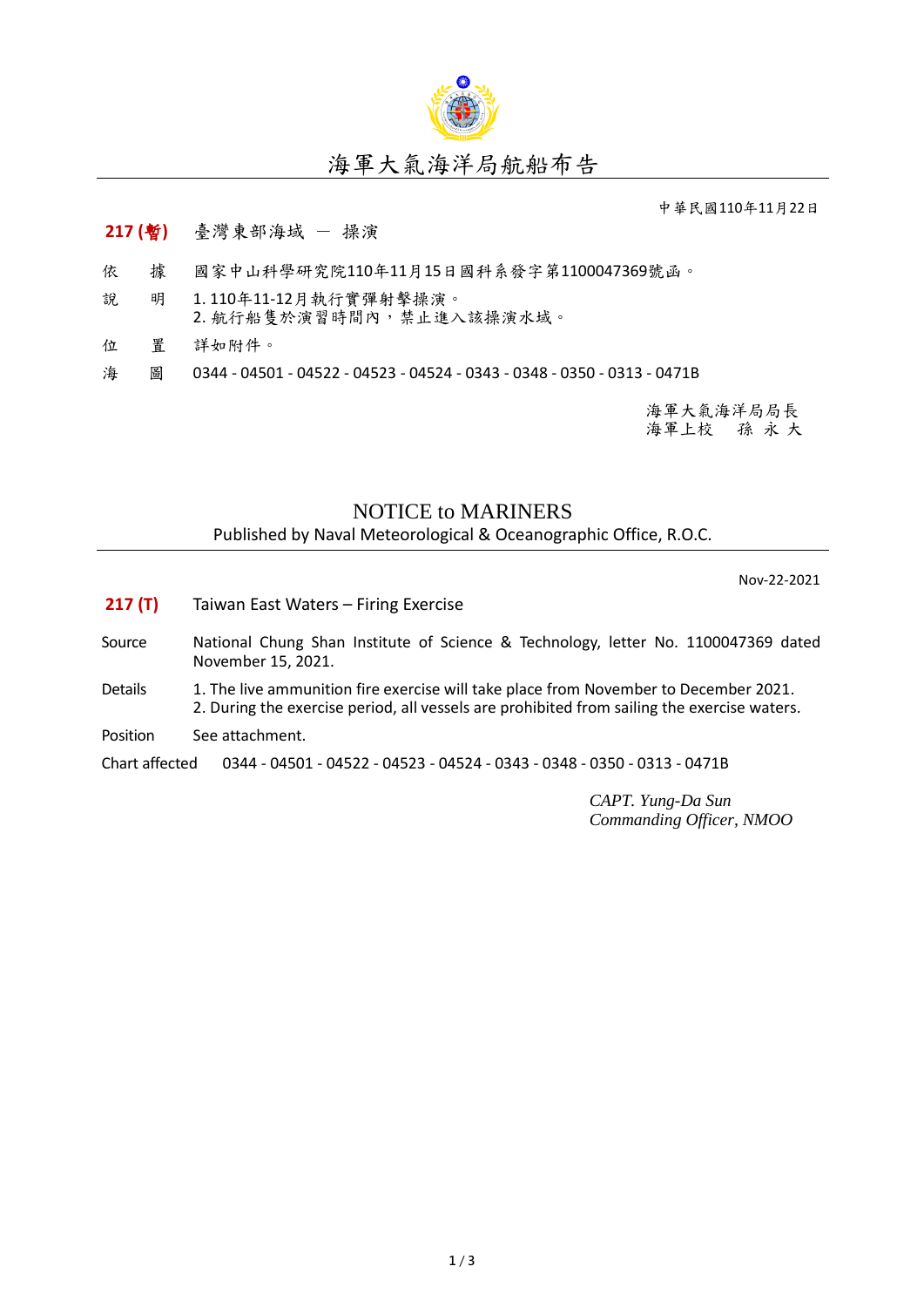附件 Attachment NM 217

| 日期<br>Date |                               | 起訖時間<br>Time           | 點 位 Position<br>(WGS84)                                                                                                                                                                                                                                                                                                                                                                                                                                                                                                                                           |
|------------|-------------------------------|------------------------|-------------------------------------------------------------------------------------------------------------------------------------------------------------------------------------------------------------------------------------------------------------------------------------------------------------------------------------------------------------------------------------------------------------------------------------------------------------------------------------------------------------------------------------------------------------------|
| (A)        | 20211130<br>20211201-20211203 | 0800-1200<br>1300-1700 | ◎中科院實彈射擊操演(NCSIST Firing Exercise)<br>D<br>N 22°32'00.0", E 121°00'00.0"<br>Α<br>N 22°32'00.0", E 121°15'00.0"<br>B<br>N 22°30'00.0", E 121°21'00.0"<br>$\mathsf{C}$<br>N 21°50'00.0", E 121°21'00.0"<br>D<br>N 21°50'00.0", E 121°00'00.0"<br>E<br>N 22°00'00.0", E 120°52'00.0"<br>F<br>N 22°25'00.0", E 120°55'00.0"<br>G<br>中心點: N 22°12'00.0", E 121°08'00.0"<br>危險區域:中心點半徑12浬所涵蓋之範圍<br>Central point: N 22°12'00.0", E 121°08'00.0"<br>Dangerous area: Central point with a radius of 12<br>nautical miles.                                                 |
| (B)        | 20211202 - 20211203           | 0900-1030              | ◎中科院實彈射擊操演(NCSIST Firing Exercise)<br>в<br>D<br>E<br>N 24°24'00.0", E 122°20'00.0"<br>Α<br>В<br>N 24°24'00.0", E 122°38'00.0"<br>N 23°52'00.0", E 122°50'00.0"<br>$\mathsf{C}$<br>N 22°30'00.0", E 122°50'00.0"<br>D<br>N 22°06'00.0", E 122°30'00.0"<br>Ε<br>N 22°06'00.0", E 120°52'00.0"<br>F<br>N 22°25'00.0", E 120°56'00.0"<br>G<br>N 22°32'00.0", E 121°38'00.0"<br>H<br>中心點: N 22°45'00.0", E 122°05'00.0"<br>危險區域:中心點半徑90浬所涵蓋之範圍<br>Central point: N 22°45'00.0", E 122°05'00.0"<br>Dangerous area: Central point with a radius of 90<br>nautical miles. |